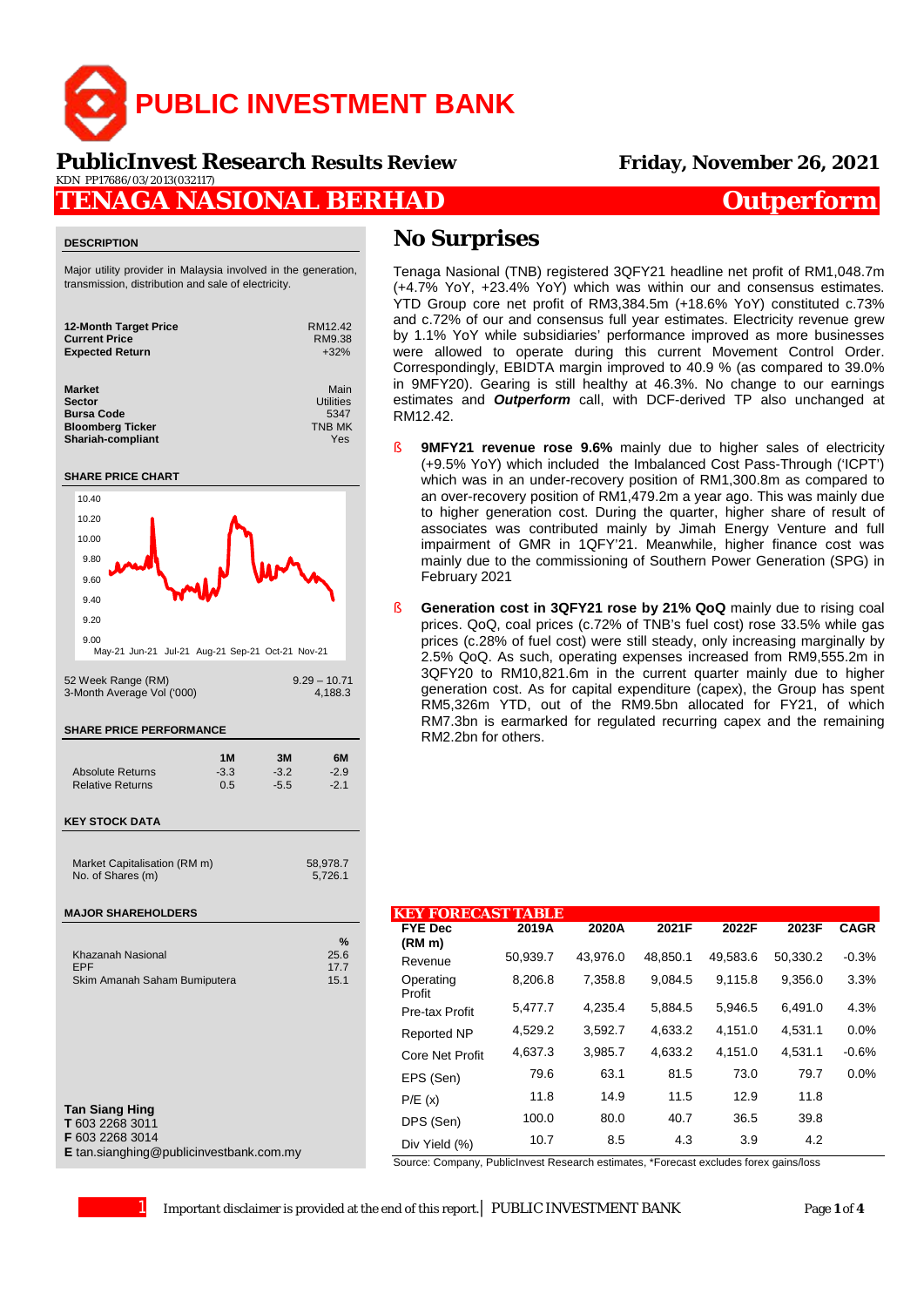# **PUBLIC INVESTMENT BANK BERHAD**

## **Table 1 : Results Summary**

| FYE Dec (RM m)                                                       | <u> 2Q</u><br><b>FY21</b> | <u>2Q</u><br><b>FY20</b> | <u>1Q</u><br><b>FY21</b> | YoY<br>cha<br>$(\%)$ | QoQ<br>chq<br>$(\%)$ | YTD<br><b>FY21</b>      | YTD<br><b>FY20</b>      | <u>YoY</u><br>chg<br>(%)         |
|----------------------------------------------------------------------|---------------------------|--------------------------|--------------------------|----------------------|----------------------|-------------------------|-------------------------|----------------------------------|
| Revenue                                                              | 12,441.0                  | 10,890.8                 | 11,478.0                 | 14.2                 | 8.4                  | 23,919.0                | 22,545.3                | 6.1                              |
| Operating expenses                                                   | $-10,057.8$               | $-9,138.6$               | $-9,146.5$               | 10.1                 | 10.0                 | $-19,204.3$             | $-18,683.2$             | 2.8                              |
| Net loss on impairment of financial instruments                      | $-487.2$                  | $-60.0$                  | $-180.4$                 | 712.0                | 170.1                | $-667.6$                | $-161.6$                | 313.1                            |
| Other operating income                                               | 227.3                     | 130.0                    | 176.7                    | 74.8                 | 28.6                 | 404.0                   | 345.5                   | 16.9                             |
| <b>Operating profit</b>                                              | 2,123.3                   | 1,822.2                  | 2,327.8                  | 16.5                 | $-8.8$               | 4,451.1                 | 4,046.0                 | 10.0                             |
| Forex gain / (loss)                                                  | $-33.5$                   | 59.4                     | $-98.5$                  | $-156.4$             | $-66.0$              | $-132.0$                | $-343.4$                | $-61.6$                          |
| Share of results of JVs & associates                                 | 48.4                      | 15.3                     | 22.6                     | 216.3                | 114.2                | 71.0                    | 31.0                    | 129.0                            |
| <b>EBIT</b>                                                          | 2,138.2                   | 1,896.9                  | 2,251.9                  | 12.7                 | $-5.0$               | 4,390.1                 | 3,733.6                 | 17.6                             |
| Finance income                                                       | 64.0                      | 89.4                     | 48.0                     | $-28.4$              | 33.3                 | 112.0                   | 193.1                   | $-42.0$                          |
| Finance cost                                                         | $-978.6$                  | $-918.5$                 | $-931.9$                 | 6.5                  | 5.0                  | $-1,910.5$              | $-1,816.5$              | 5.2                              |
| FV of financial instruments                                          | $-21.5$                   | $-23.1$                  | 109.3                    | $-6.9$               | $-119.7$             | 87.8                    | $-49.1$                 | $-278.8$                         |
| Pre-tax profit                                                       | 1,202.1                   | 1,044.7                  | 891.6                    | 15.1                 | 34.8                 | 2,679.4                 | 2,061.1                 | 30.0                             |
| Taxation & zakat                                                     | $-352.1$                  | $-368.7$                 | $-503.8$                 | $-4.5$               | $-30.1$              | $-855.9$                | $-648.4$                | 32.0                             |
| Net profit                                                           | 850.0                     | 676.0                    | 958.7                    | 25.7                 | $-11.3$              | 1,808.7                 | 1,393.9                 | 29.8                             |
| Core net profit                                                      | 883.5                     | 780.5                    | 1,394.0                  | 13.2                 | $-36.6$              | 2,277.5                 | 2,000.3                 | 13.9                             |
|                                                                      |                           |                          |                          |                      |                      |                         |                         |                                  |
| <b>Operating Profit Margin</b>                                       | 17.1%                     | 16.7%                    | 20.3%                    |                      |                      | 18.6%                   | 17.9%                   |                                  |
| <b>PBT</b> Margin                                                    | 9.7%                      | 9.6%                     | 7.8%                     |                      |                      | 11.2%                   | 9.1%                    |                                  |
| Net Profit Margin                                                    | 6.8%                      | 6.2%                     | 8.4%                     |                      |                      | 7.6%                    | 6.2%                    |                                  |
| <b>Effective Tax Rate</b>                                            | $-29.3%$                  | $-35.3%$                 | $-56.5%$                 |                      |                      | $-31.9%$                | $-31.5%$                |                                  |
|                                                                      |                           |                          |                          |                      |                      |                         |                         |                                  |
| FYE Dec (RM m)                                                       | 3Q<br><b>FY21</b>         | 3Q<br><b>FY20</b>        | <u>2Q</u><br>FY21        | YoY<br>Chg           | QoQ<br>chg           | <b>YTD</b><br>FY21      | YTD<br><b>FY20</b>      | <u>YoY</u><br>chg                |
| Revenue                                                              |                           |                          |                          | (%)                  | $(\%)$               |                         |                         | $\overline{\binom{0}{0}}$<br>9.6 |
|                                                                      | 12,975.4                  | 11,106.4                 | 12,441.0                 | 16.8<br>13.3         | 4.3<br>7.6           | 36,894.4                | 33,651.7                | 6.3                              |
| Operating expenses<br>Net loss on impaiment of financial instruments | $-10,821.6$<br>$-239.3$   | $-9,555.2$<br>$-180.1$   | $-10,057.8$<br>$-487.2$  | 32.9                 |                      | $-30,025.9$<br>$-906.9$ | $-28,238.4$<br>$-341.7$ | 165.4                            |
| Other operating income                                               | 144.4                     | 486.7                    | 227.3                    | $-70.3$              | $-50.9$<br>$-36.5$   | 548.4                   | 832.2                   | $-34.1$                          |
| <b>Operating profit</b>                                              | 2,058.9                   | 1,857.8                  | 2,123.3                  | 10.8                 | $-3.0$               | 6,510.0                 | 5,903.8                 | 10.3                             |
|                                                                      | $-58.3$                   | 149.6                    | $-33.5$                  | $-139.0$             | 74.0                 | $-190.3$                | $-193.8$                | $-1.8$                           |
| Forex gain / (loss)<br>Share of results of JVs & associates          | 50.0                      | 6.8                      | 48.4                     | 635.3                | 3.3                  | 121.0                   | 37.8                    | 220.1                            |
| <b>EBIT</b>                                                          |                           | 2,014.2                  | 2,138.2                  | 1.8                  | -4.1                 | 6,440.7                 | 5,747.8                 | 12.1                             |
| Finance income                                                       | 2,050.6<br>47.7           | 76.4                     | 64.0                     | $-37.6$              | $-25.5$              | 159.7                   | 269.5                   | $-40.7$                          |
| Finance cost                                                         | $-921.1$                  | $-917.0$                 | $-978.6$                 | 0.4                  | $-5.9$               | $-2,831.6$              | $-2,733.5$              | 3.6                              |
| FV of financial instruments                                          | 59.7                      | 109.1                    | $-21.5$                  | $-45.3$              | $-377.7$             | 147.5                   | 60.0                    | 145.8                            |
| Pre-tax profit                                                       | 1,236.9                   | 1,282.7                  | 1,202.1                  | $-3.6$               | 2.9                  | 3,916.3                 | 3,343.8                 | 17.1                             |
| Taxation & zakat                                                     | $-188.2$                  | $-280.8$                 | $-352.1$                 | $-33.0$              | $-46.5$              | $-1,044.1$              | $-929.2$                | 12.4                             |
| Net profit                                                           | 1,048.7                   | 1,001.9                  | 850.0                    | 4.7                  | 23.4                 | 2,857.4                 | 2,395.8                 | 19.3                             |
| Core net profit                                                      | 1.107.0                   | 852.3                    | 883.5                    | 29.9                 | 25.3                 | 3,384.5                 | 2,852.6                 | 18.6                             |
|                                                                      |                           |                          |                          |                      |                      |                         |                         |                                  |
| <b>Operating Profit Margin</b>                                       | 15.9%                     | 16.7%                    | 17.1%                    |                      |                      | 17.6%                   | 17.5%                   |                                  |
| <b>PBT</b> Margin                                                    | 9.5%                      | 11.5%                    | 9.7%                     |                      |                      | 10.6%                   | 9.9%                    |                                  |

Source: Company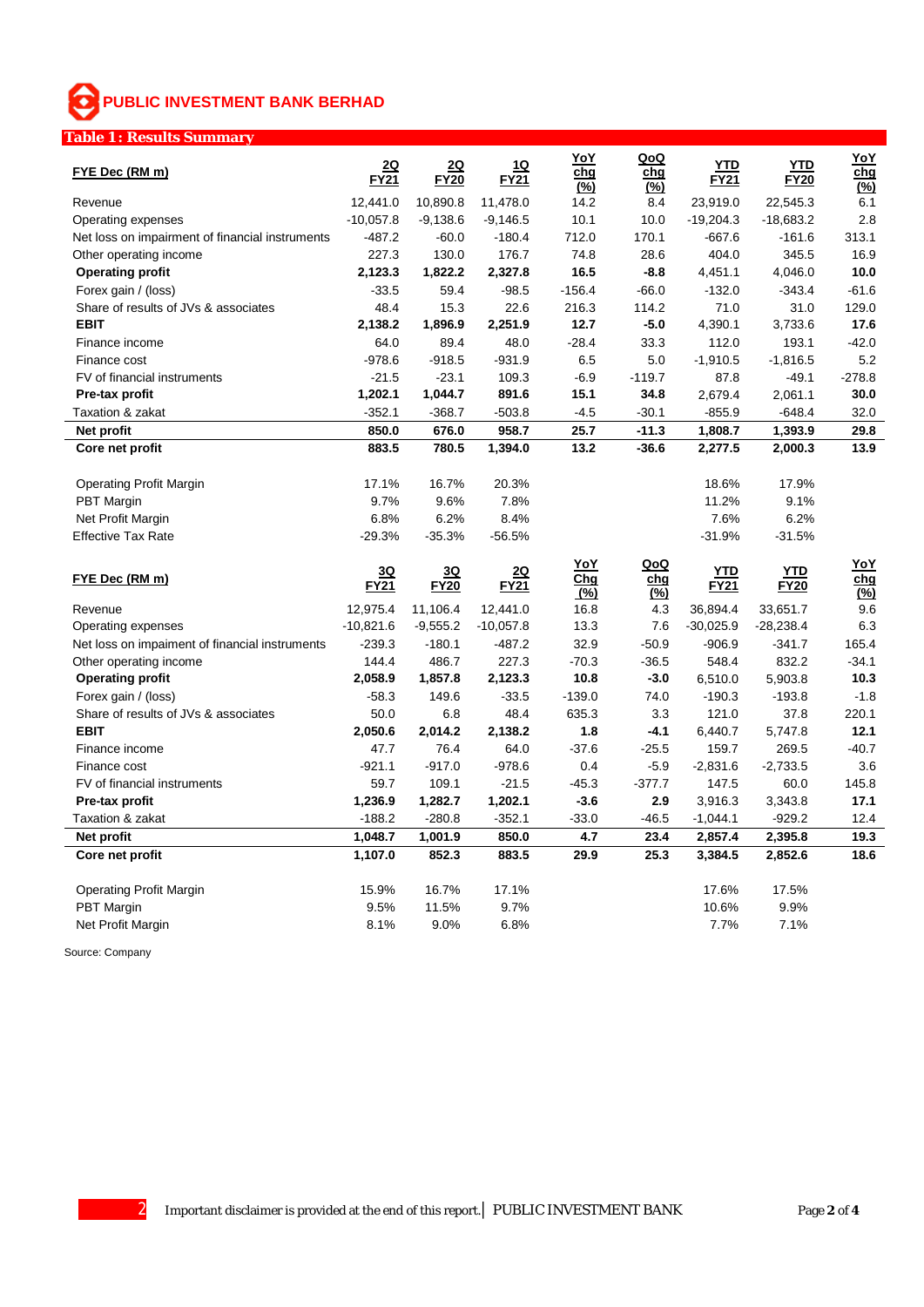#### **PUBLIC INVESTMENT BANK BERHAD** ⊛

## **KEY FINANCIAL DATA**

| <b>INCOME STATEMENT DATA</b>                    |             |             |             |             |             |
|-------------------------------------------------|-------------|-------------|-------------|-------------|-------------|
| FYE Dec (RM m)                                  | 2019A       | 2020A       | 2021F       | 2022F       | 2023F       |
| Revenue                                         | 50,939.7    | 43,976.0    | 48,850.1    | 49,583.6    | 50,330.2    |
|                                                 |             |             |             |             |             |
| Cost of sales                                   | $-42,732.9$ | $-36,617.2$ | $-39,765.6$ | $-40,467.7$ | $-40,974.2$ |
| <b>Operating Profit</b>                         | 8,206.8     | 7,358.8     | 9,084.5     | 9,115.8     | 9,356.0     |
| Other Gains / (Losses)                          | $-1,073.6$  | 227.6       | $-1,330.1$  | $-1,352.2$  | $-1,094.9$  |
| <b>Finance Costs</b>                            | $-1,655.5$  | $-3,351.0$  | $-1,869.9$  | $-1,817.2$  | $-1,770.1$  |
| Pre-tax Profit                                  | 5,477.7     | 4,235.4     | 5,884.5     | 5,946.5     | 6,491.0     |
| Income Tax                                      | $-1,032.7$  | $-619.0$    | $-1,235.8$  | $-1,783.9$  | $-1,947.3$  |
| Effective Tax Rate (%)                          | 18.9        | 14.6        | 21.0        | 30.0        | 30.0        |
| <b>Minorities</b>                               | 84.2        | $-23.7$     | $-15.6$     | $-11.5$     | $-12.6$     |
| <b>Net Profit</b>                               | 4,529.2     | 3,592.7     | 4,633.2     | 4,151.0     | 4,531.1     |
| Core Net Profit                                 | 4,637.3     | 3,985.7     | 4,633.2     | 4,151.0     | 4,531.1     |
|                                                 |             |             |             |             |             |
| Growth                                          |             |             |             |             |             |
| Revenue (%)                                     | 1.1         | $-13.7$     | 11.1        | 1.5         | 1.5         |
| Operating Profit (%)                            | 19.4        | $-10.3$     | 23.5        | 0.3         | 2.6         |
| Net Profit (%)                                  | 21.6        | $-20.7$     | 29.0        | $-10.4$     | 9.2         |
| Source: Company, PublicInvestResearch estimates |             |             |             |             |             |
| <b>BALANCE SHEET DATA</b>                       |             |             |             |             |             |
| FYE Dec (RM m)                                  | 2019A       | 2020A       | 2021F       | 2022F       | 2023F       |
| Property, Plant & Equipment                     | 109,966.0   | 112,596.1   | 109,453.7   | 109,256.5   | 108,861.7   |
| Cash and Cash Equivalents                       | 14,251.6    | 13,415.4    | 22,339.7    | 27,724.9    | 33,407.8    |
| Receivables                                     | 4,760.5     | 6,893.7     | 4,565.2     | 4,633.8     | 4,703.5     |
| <b>Other Assets</b>                             | 49,869.1    | 48,528.1    | 41,848.9    | 38,122.5    | 34,372.2    |
| <b>Total Assets</b>                             | 178,847.2   | 181,433.3   | 178,207.5   | 179,737.6   | 181,345.3   |
| Payables                                        | 9,220.3     | 10,534.1    | 8,244.5     | 8,448.3     | 8,532.9     |
| <b>Borrowings</b>                               | 45,411.7    | 49,452.6    | 40,932.4    | 39,898.4    | 38,865.4    |
| Deferred tax                                    | 7,783.0     | 7,805.8     | 7,783.0     | 7,783.0     | 7,783.0     |
| <b>Other Liabilities</b>                        | 58,450.4    | 56,190.9    | 58,901.5    | 59,186.3    | 59,476.8    |
| <b>Total Liabilities</b>                        | 120,865.4   | 123,983.4   | 115,861.4   | 115,316.1   | 114,658.2   |
| Shareholders' Equity                            | 57,981.8    | 57,449.9    | 62,346.0    | 64,421.5    | 66,687.1    |
| <b>Total Equity and Liabilities</b>             | 178,847.2   | 181,433.3   | 178,207.5   | 179,737.6   | 181,345.3   |

Source: Company, PublicInvestResearch estimates

## **PER SHARE DATA & RATIOS FYE Dec 2019A 2020A 2021F 2022F 2023F** Book Value Per Share 11.7 10.2 10.2 10.1 11.0 11.3 11.7 NTA Per Share 11.7 10.2 10.2 10.1 11.0 11.3 11.7 EPS (Sen) 79.6 63.1 81.5 73.0 79.7 DPS (Sen) 100.0 80.0 40.7 36.5 39.8 Payout Ratio (%) 125.6 126.8 50.0 50.0 50.0 ROA (%) 2.5 2.0 2.6 2.3 2.5 ROE (%) 7.8 6.3 7.4 6.4 6.8

Source: Company, PublicInvestResearch estimates